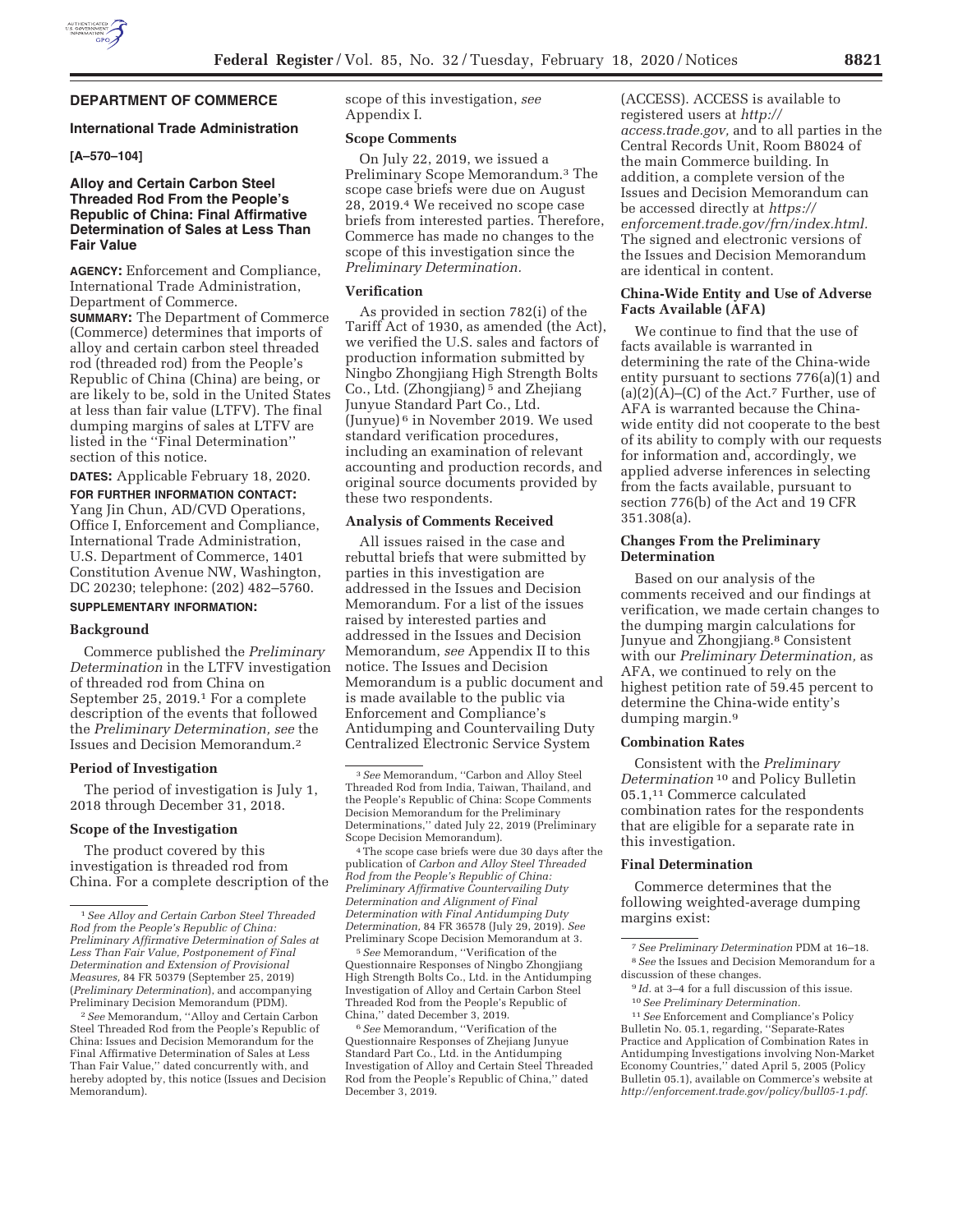| Exporter                                                                                                                                                | Producer                                                                                                                                | Estimated<br>weighted-average<br>dumping margin<br>(percent) | Cash<br>deposit rate<br>(adjusted for<br>subsidy offsets)<br>(percent) |
|---------------------------------------------------------------------------------------------------------------------------------------------------------|-----------------------------------------------------------------------------------------------------------------------------------------|--------------------------------------------------------------|------------------------------------------------------------------------|
| Ningbo Zhongjiang High Strength Bolts Co., Ltd<br>Zhejiang Junyue Standard Part Co., Ltd<br>Cooper & Turner (Ningbo) International Trading<br>Co., Ltd. | Ningbo Zhongjiang High Strength Bolts Co., Ltd<br>Zhejiang Junyue Standard Part Co., Ltd<br>Zhejiang Cooper & Turner Fasteners Co., Ltd | 14.16<br>4.26<br>11.47                                       | 3.62<br>0.00<br>0.00                                                   |
| Cooper & Turner (Ningbo) International Trading<br>Co., Ltd.                                                                                             | Zhejiang Morgan Brother Technology Co., Ltd                                                                                             | 11.47                                                        | 0.00                                                                   |
| Cooper & Turner (Ningbo) International Trading<br>Co., Ltd.                                                                                             | Zhejiang Huiyou Import & Export Co., Ltd                                                                                                | 11.47                                                        | 0.00                                                                   |
| EC International (Nantong) Co., Ltd                                                                                                                     | Ningbo Zhongjiang High Strength Bolts Co., Ltd                                                                                          | 11.47                                                        | 0.00                                                                   |
|                                                                                                                                                         | Ningbo Zhenghai Yongding Fasteners Manufac-<br>ture Co., Ltd.                                                                           | 11.47                                                        | 0.00                                                                   |
|                                                                                                                                                         | Zhejiang Junyue Standard Part Co., Ltd                                                                                                  | 11.47                                                        | 0.00                                                                   |
| EC International (Nantong) Co., Ltd                                                                                                                     |                                                                                                                                         | 11.47                                                        | 0.00                                                                   |
|                                                                                                                                                         | Zhejiang Morgan Brother Technology Co., Ltd                                                                                             | 11.47                                                        | 0.00                                                                   |
| Jiaxing Genteel Import & Export Co., Ltd                                                                                                                | Ningbo Zhenhai Zhongbiao Standard Parts Fac-<br>tory.                                                                                   | 11.47                                                        | 0.00                                                                   |
|                                                                                                                                                         | Ningbo Jinding Fastening Piece Co., Ltd                                                                                                 | 11.47                                                        | 0.00                                                                   |
| Zhejiang Heiter Mfg & Trade Co., Ltd                                                                                                                    | Zhejiang Golden Automotive Fastener Co., Ltd                                                                                            | 11.47                                                        | 0.00                                                                   |
| Ningbo Jinding Fastening Piece Co., Ltd                                                                                                                 | Ningbo Jinding Fastening Piece Co., Ltd                                                                                                 | 11.47                                                        | 0.00                                                                   |
| Ningbo Qunli Fastener Manufacture Co., Ltd                                                                                                              | Ningbo Qunli Fastener Manufacture Co., Ltd                                                                                              | 11.47                                                        | 0.00                                                                   |
| Nantong Runyou Metal Products Co., Ltd                                                                                                                  | Nantong Runyou Metal Products Co., Ltd                                                                                                  | 11.47                                                        | 0.00                                                                   |
| Ningbo Shareway Import & Export, Co., Ltd                                                                                                               | Zhejiang Junyue Standard Parts Co., Ltd                                                                                                 | 11.47                                                        | 0.00                                                                   |
| Ningbo Xingsheng Oil Pipe Fittings Manufacture<br>Co., Ltd.                                                                                             | Ningbo Xingsheng Oil Pipe Fittings Manufacture<br>Co., Ltd.                                                                             | 11.47                                                        | 0.00                                                                   |
| Ningbo Zhenghai Yongding Fastener Co., Ltd                                                                                                              | Ningbo Zhenghai Yongding Fastener Co., Ltd                                                                                              | 11.47                                                        | 0.00                                                                   |
|                                                                                                                                                         | Zhejiang Morgan Brother Technology Co., Ltd                                                                                             | 11.47                                                        | 0.00                                                                   |
| Zhejiang Morgan Brother Technology Co., Ltd                                                                                                             | Zhejiang Morgan Brother Technology Co., Ltd                                                                                             | 11.47                                                        | 0.00                                                                   |
|                                                                                                                                                         |                                                                                                                                         | 59.45                                                        | 48.91                                                                  |

### **Disclosure**

We intend to disclose the calculations performed to parties in this proceeding within five days after public announcement of the final determination in accordance with 19 CFR 351.224(b).

### **Continuation of Suspension of Liquidation**

In accordance with sections 735(c)(1)(B) of the Act, Commerce will instruct U.S. Customs and Border Protection (CBP) to continue to suspend liquidation of all entries of threaded rod from China, as described in Appendix I of this notice, which were entered or withdrawn from warehouse for consumption on or after September 25, 2019, the date of publication of the *Preliminary Determination* of this investigation in the **Federal Register**.

Pursuant to section  $735(c)(1)(B)(ii)$  of the Act, upon the publication of this notice, Commerce will instruct CBP to require a cash deposit equal to the

weighted-average amount by which the normal value exceeds U.S. price as follows: (1) The cash deposit rate for the exporter/producer combinations listed in the table above will be the rate identified in the table; (2) for all combinations of Chinese exporters/ producers of subject merchandise that have not received their own separate rate above, the cash-deposit rate will be the cash deposit rate established for the China-wide entity; and (3) for all non-Chinese exporters of subject merchandise which have not received their own separate rate above, the cashdeposit rate will be the cash deposit rate applicable to the Chinese exporter/ producer combination that supplied that non-Chinese exporter. These suspension of liquidation instructions will remain in effect until further notice.

To determine the cash deposit rate, Commerce normally adjusts the estimated weighted-average dumping margin by the amount of domestic subsidy pass-through and export subsidies determined in a companion countervailing duty (CVD) proceeding when CVD provisional measures are in effect. Accordingly, where Commerce makes an affirmative determination for domestic subsidy pass-through or export subsidies, Commerce offsets the calculated estimated weighted-average dumping margin by the appropriate

rate(s). In this case, we have made a negative determination for domestic subsidy pass-through for all respondents, but we have also found export subsidies for all respondents. In particular, Commerce issued the final determination of the concurrent CVD investigation of threaded rod from China, in which it found exportcontingent subsidies of 10.54 percent for Zhongjiang and 31.62 percent for Junyue.13 Therefore, we deducted export subsidies from the final margins and adjusted the cash deposit rates.14 However, suspension of liquidation for provisional measures in the companion CVD case has been discontinued; 15 therefore, we are not instructing CBP to collect cash deposits based upon the adjusted estimated weighted-average dumping margin for those export subsidies at this time.

<sup>12</sup>Commerce preliminarily denied the separate rate eligibility for Jiaxing Xingcheng Electronics Co., Ltd., Ningbo Panxiang Imp & Exp Co., Ltd., Ningbo Zhonglian Fastener Co., Ltd., and Ningbo Zhong Xin Angora Spinning Mill. *See Preliminary Determination,* 84 FR at 50380, n. 12. For the final determination, Commerce continues to deny their separate rate eligibility and treat them as part of the China-wide entity.

<sup>13</sup>*See* the unpublished **Federal Register** notice entitled ''Carbon and Alloy Steel Threaded Rod from the People's Republic of China: Final Affirmative Countervailing Duty Determination,'' dated concurrently with this notice.

<sup>14</sup>*See* Memorandum, ''Alloy and Certain Carbon Steel Threaded Rod from the People's Republic of China: Final Separate Rate for Non-Selected Respondents,'' dated concurrently with this notice for the cash deposit rate adjustment for nonselected separate rate respondents.

<sup>15</sup>*See* CBP Message No. 9331312 dated November 27, 2019, available at *https:// aceservices.cbp.dhs.gov/adcvdweb/ad*\_*cvd*\_*msgs/ 27895.*